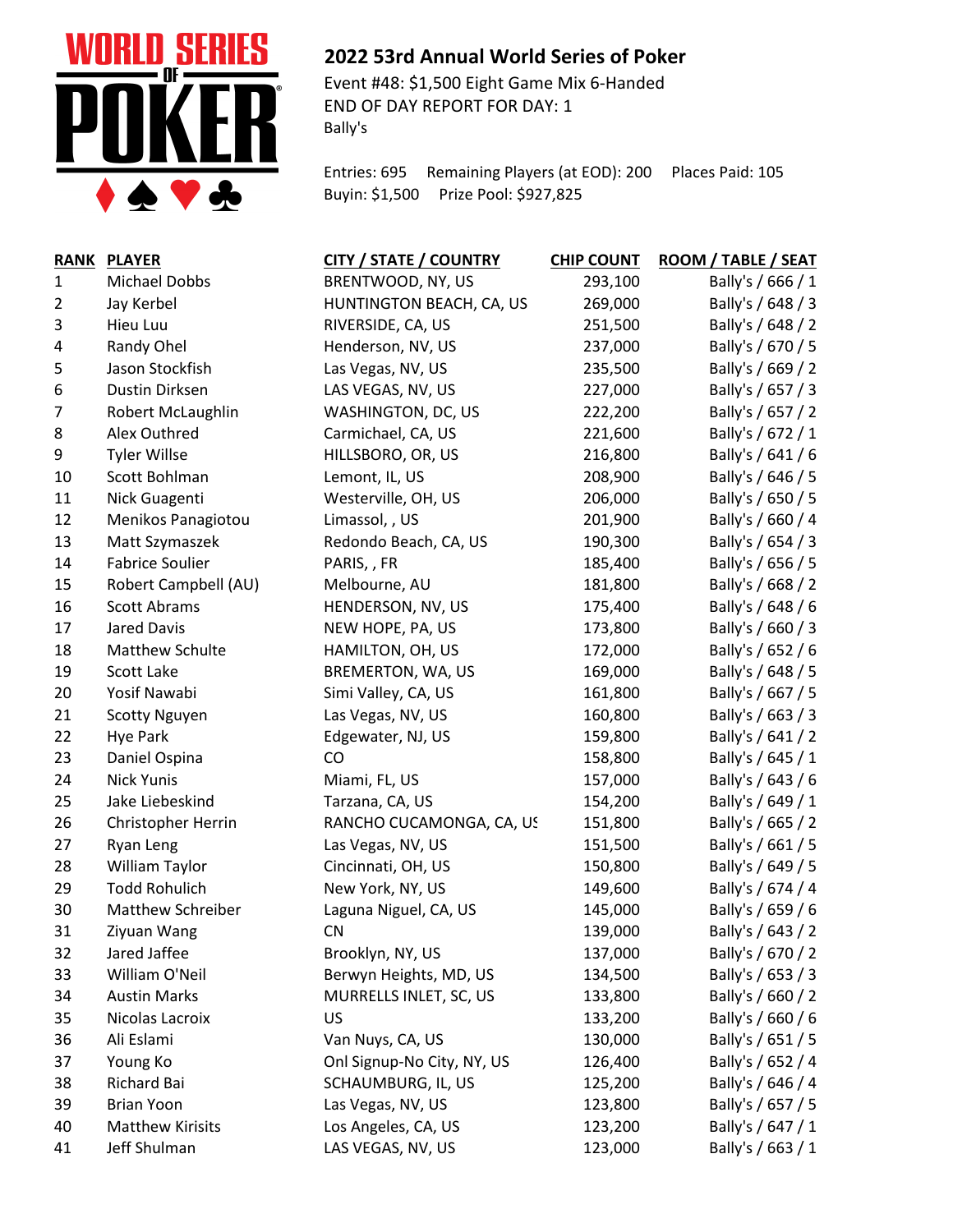| 42 | <b>Thanhlong Nguyen</b>     | Hattiesburg, MS, US    | 122,500 | Bally's / 648 / 1 |
|----|-----------------------------|------------------------|---------|-------------------|
| 43 | Ivo Donev                   | LOCHAU, AT             | 122,000 | Bally's / 650 / 2 |
| 44 | Jeremy Ausmus               | Las Vegas, NV, US      | 119,800 | Bally's / 653 / 6 |
| 45 | Andrew Mcelroy              | MILLTOWN, NJ, US       | 119,600 | Bally's / 674 / 5 |
| 46 | Josh Arieh                  | Alpharetta, GA, US     | 119,300 | Bally's / 642 / 3 |
| 47 | Stephen Johnson             | Eugene, OR, US         | 119,000 | Bally's / 664 / 4 |
| 48 | Mel Judah                   | LONDON, , GB           | 117,100 | Bally's / 654 / 4 |
| 49 | Adam Demersseman            | San Diego, CA, US      | 117,000 | Bally's / 649 / 6 |
| 50 | Joshua Ray                  | Chattanooga, TN, US    | 117,000 | Bally's / 669 / 1 |
| 51 | Ryan Hughes                 | Phoenix, AZ, US        | 115,300 | Bally's / 655 / 6 |
| 52 | Alexander Condon            | Sioux City, IA, US     | 114,600 | Bally's / 641 / 1 |
| 53 | Sokchheka Pho               | Memphis, TN, US        | 111,600 | Bally's / 645 / 6 |
| 54 | Thomas Brown                | JACKSONVILLE, FL, US   | 110,900 | Bally's / 650 / 1 |
| 55 | Justin Liberto              | Fallston, MD, US       | 110,300 | Bally's / 642 / 6 |
| 56 | <b>Daniel Strelitz</b>      | TORRANCE, CA, US       | 108,800 | Bally's / 661 / 4 |
| 57 | Andrew Kelsall              | Tampa, FL, US          | 108,600 | Bally's / 660 / 1 |
| 58 | Shawn Buchanan              | ABBOTSFORD, BC, CA     | 107,800 | Bally's / 665 / 3 |
| 59 | <b>Robert Wells</b>         | London Onl Uk, , GB    | 107,700 | Bally's / 652 / 2 |
| 60 | David "Bakes" Baker         | Marina Del Rey, CA, US | 107,600 | Bally's / 655 / 3 |
| 61 | Vamshi Vandanapu            | Staines, , GB          | 106,400 | Bally's / 662 / 3 |
| 62 | Daniel Coen                 | TACOMA, WA, US         | 106,100 | Bally's / 663 / 5 |
| 63 | Naoya Kihara                | TOKYO, , JP            | 106,100 | Bally's / 649 / 3 |
| 64 | Carlo Van Ravenswoud        | Malta,, NR             | 105,400 | Bally's / 644 / 1 |
| 65 | Noah Bronstein              | Bellevue, WA, US       | 105,000 | Bally's / 672 / 3 |
| 66 | John Power                  | Wellesley, MA, US      | 103,800 | Bally's / 657 / 1 |
| 67 | Hrair Danielyan             | Sunland, CA, US        | 102,700 | Bally's / 668 / 1 |
| 68 | Matt Vengrin                | HENDERSON, NV, US      | 102,500 | Bally's / 671 / 5 |
| 69 | Martin Smith                | Nadus,, GB             | 102,400 | Bally's / 644 / 3 |
| 70 | Tommy Kivela                | Olympia, WA, US        | 101,600 | Bally's / 673 / 3 |
| 71 | Nicholas Wright             | Sydney, AU             | 98,700  | Bally's / 652 / 3 |
| 72 | Roman Hrabec                | <b>MX</b>              | 97,800  | Bally's / 642 / 1 |
| 73 | David "ODB" Baker           | Sahuarita, AZ, US      | 96,400  | Bally's / 662 / 2 |
| 74 | Daniel Mayoh                | South Yarra, AU        | 95,700  | Bally's / 641 / 4 |
| 75 | William Coren               | WYNNEWOOD, PA, US      | 95,400  | Bally's / 674 / 6 |
| 76 | <b>Bruno Fitoussi</b>       | SCEAUX, , FR           | 94,000  | Bally's / 643 / 4 |
| 77 | Yehuda Buchalter            | FOREST HILLS, NY, US   | 93,800  | Bally's / 647 / 6 |
| 78 | <b>Brandon Lulov</b>        | Brooklyn, NY, US       | 93,200  | Bally's / 667 / 4 |
| 79 | Lavonne Schaafsma           | Grand Rapids, MI, US   | 93,000  | Bally's / 672 / 5 |
| 80 | Sam Skolnik                 | LAS VEGAS, NV, US      | 90,400  | Bally's / 663 / 4 |
| 81 | Max Pescatori               | Milan, , IT            | 90,100  | Bally's / 649 / 4 |
|    |                             | Las Vegas, NV, US      |         |                   |
| 82 | Jorge Walker                |                        | 89,600  | Bally's / 664 / 1 |
| 83 | <b>Thomas Taylor</b>        | Chestermere, AB, CA    | 87,800  | Bally's / 673 / 2 |
| 84 | Gary Bolden                 | LAS VEGAS, NV, US      | 85,000  | Bally's / 663 / 6 |
| 85 | Marco Johnson               | WALNUT CREEK, CA, US   | 82,700  | Bally's / 673 / 4 |
| 86 | Jonathan Williams           | Hopkins, MN, US        | 82,200  | Bally's / 664 / 6 |
| 87 | Colin McHugh                | Las Vegas, NV, US      | 80,900  | Bally's / 666 / 2 |
| 88 | <b>Brandon Cantu</b>        | Ridgefield, WA, US     | 80,000  | Bally's / 652 / 1 |
| 89 | <b>Brandon Shack-Harris</b> | Las Vegas, NV, US      | 80,000  | Bally's / 651 / 3 |
| 90 | Alfred Atamian              | Mission, TX, US        | 79,700  | Bally's / 658 / 3 |
| 91 | Anthony Arvidson            | SCOTTSDALE, AZ, US     | 79,700  | Bally's / 673 / 1 |
| 92 | Adrian Panocki              | Salford, , PT          | 79,500  | Bally's / 666 / 4 |
| 93 | Meikle Partin               | KULA, HI, US           | 78,000  | Bally's / 662 / 4 |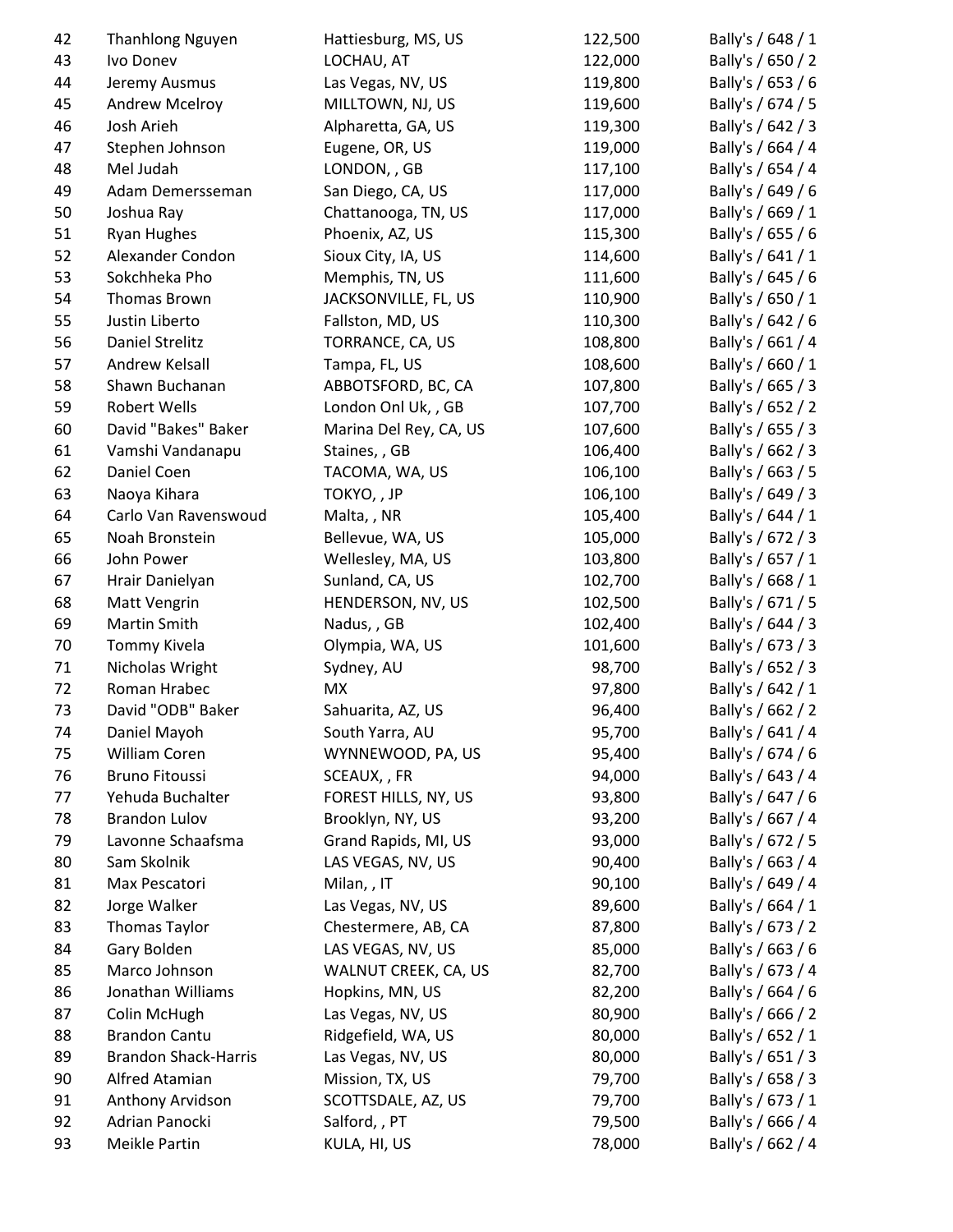| 94  | Michael Garner      | CA, US                                    | 77,300           | Bally's / 665 / 6 |
|-----|---------------------|-------------------------------------------|------------------|-------------------|
| 95  | Joseph Weinberger   | Las Vegas, NV, US                         | 77,000           | Bally's / 670 / 1 |
| 96  | John Brinkman       | ENCINITAS, CA, US                         | 76,600           | Bally's / 669 / 6 |
| 97  | Claude Marbleu      | TOULOUSE,, FR                             | 76,500           | Bally's / 669 / 3 |
| 98  | Daniel Weinman      | ATLANTA, GA, US                           | 74,500           | Bally's / 660 / 5 |
| 99  | Steven Wolansky     | COOPER CITY, FL, US                       | 74,400           | Bally's / 656 / 3 |
| 100 | Michael Kennedy     | WITTMANN, AZ, US                          | 73,500           | Bally's / 669 / 5 |
| 101 | Jean Montury        | Arras,, FR                                | 73,300           | Bally's / 658 / 5 |
| 102 | Zachary Gruneberg   | BOALSBURG, PA, US                         | 73,300           | Bally's / 655 / 5 |
| 103 | Motoyoshi Okamura   | JP                                        | 73,100           | Bally's / 654 / 6 |
| 104 | William Bradbury    | Winchester, IN, US                        | 72,700           | Bally's / 661 / 6 |
| 105 | Kyle Loman          | Las Vegas, NV, US                         | 71,900           | Bally's / 645 / 3 |
| 106 | Allen Chang         | Brooklyn, NY, US                          | 71,100           | Bally's / 659 / 5 |
| 107 | <b>Robert Dukes</b> | Marietta, GA, US                          | 70,500           | Bally's / 654 / 1 |
| 108 | Erik Olson          | Hillsborough, NJ, US                      | 69,900           | Bally's / 657 / 4 |
| 109 | Peterpaul Shaker    | Englewood Cliffs, NJ, US                  | 68,300           | Bally's / 666 / 5 |
| 110 | Ron Ware            | LAS VEGAS, NV, US                         | 68,000           | Bally's / 644 / 4 |
| 111 | Ari Engel           | Las Vegas, NV, US                         | 67,900           | Bally's / 654 / 2 |
| 112 | J. Riesenberg       | Halbur, IA, US                            | 67,600           | Bally's / 670 / 3 |
| 113 | Ryan Roeder         | MISSOULA, MT, US                          | 66,700           | Bally's / 665 / 5 |
| 114 | Michael Dreese      | West Newton, MA, US                       | 66,200           | Bally's / 669 / 4 |
| 115 | Nathan Gamble       | NORTH RICHLAND HILLS, TX, U.              | 66,100           | Bally's / 643 / 3 |
| 116 | lan Johns           | NEWCASTLE, WA, US                         | 65,000           | Bally's / 646 / 3 |
| 117 | Eric Lucas          | Havre De Grace, MD, US                    | 64,900           | Bally's / 667 / 6 |
| 118 | Kevin Gerhart       | Las Vegas, NV, US                         | 63,900           | Bally's / 654 / 5 |
| 119 | Erick Alvarado      | Albuquerque, NM, US                       | 63,800           | Bally's / 646 / 2 |
| 120 | James Morgan (CAN)  | Toronto, ON, CA                           | 63,200           | Bally's / 652 / 5 |
| 121 | Adam Friedman       | GAHANNA, OH, US                           | 63,000           | Bally's / 656 / 1 |
| 122 | Robb Marriott       | Las Vegas, NV, US                         | 62,900           | Bally's / 662 / 6 |
| 123 | Alan Myerson        | SHERMAN OAKS, CA, US                      | 61,000           | Bally's / 656 / 4 |
| 124 | Shaun Deeb          | LAS VEGAS, NV, US                         | 60,900           | Bally's / 642 / 2 |
| 125 | Jason Papastavrou   | NEW YORK, NY, US                          | 60,700           | Bally's / 658 / 2 |
| 126 | Scott Veitzer       | OMAHA, NE, US                             | 60,400           | Bally's / 671 / 4 |
| 127 | Matthew Wiener      | North Plainfield, NJ, US                  | 60,300           | Bally's / 651 / 6 |
| 128 | Maria Ho            | Arcadia, CA, US                           | 60,000           | Bally's / 659 / 2 |
| 129 | Michael Gagliano    | Rockaway, NJ, US                          | 60,000           | Bally's / 642 / 5 |
| 130 | Christopher McHugh  | LAS VEGAS, NV, US                         | 59,800           | Bally's / 673 / 6 |
| 131 | Vincent Masino      | Levittown, NY, US                         | 59,200           | Bally's / 667 / 2 |
| 132 | Zachary Bucuvalas   | Ann Arbor, MI, US                         | 59,200           | Bally's / 647 / 2 |
| 133 | Jonathan Gross      | Onl Signup-No City, WA, US                | 58,500           | Bally's / 647 / 5 |
| 134 | Allan Le            | HUNTINGTON BEACH, CA, US                  | 58,000           | Bally's / 666 / 3 |
| 135 | Luis Velador        | CORONA, CA, US                            | 57,800           | Bally's / 656 / 6 |
| 136 | Jonathan McGowan    | MARTINEZ, CA, US                          | 57,400           | Bally's / 674 / 3 |
| 137 | Allen Kessler       | Las Vegas, NV, US                         | 57,200           | Bally's / 670 / 6 |
| 138 | Valentin Vornicu    | San Diego, CA, US                         | 56,600           | Bally's / 641 / 5 |
| 139 | Ryan Kelly          | Bastrop, LA, US                           | 56,300           | Bally's / 667 / 1 |
| 140 | Ben Yu              |                                           |                  | Bally's / 659 / 3 |
| 141 | Albert Winchester   | Las Vegas, NV, US<br>FALLS CHURCH, VA, US | 55,400<br>55,000 | Bally's / 666 / 6 |
| 142 | Andreas Hole        | Elk Grove Village, NO                     | 53,600           | Bally's / 672 / 2 |
| 143 | Matthew Delgado     | San Antonio, TX, US                       | 53,600           | Bally's / 671 / 3 |
| 144 | Caleb Shumard       | Pueblo, CO, US                            | 51,900           | Bally's / 650 / 3 |
| 145 | <b>Benny Glaser</b> | Southampton, , GB                         | 51,700           | Bally's / 662 / 1 |
|     |                     |                                           |                  |                   |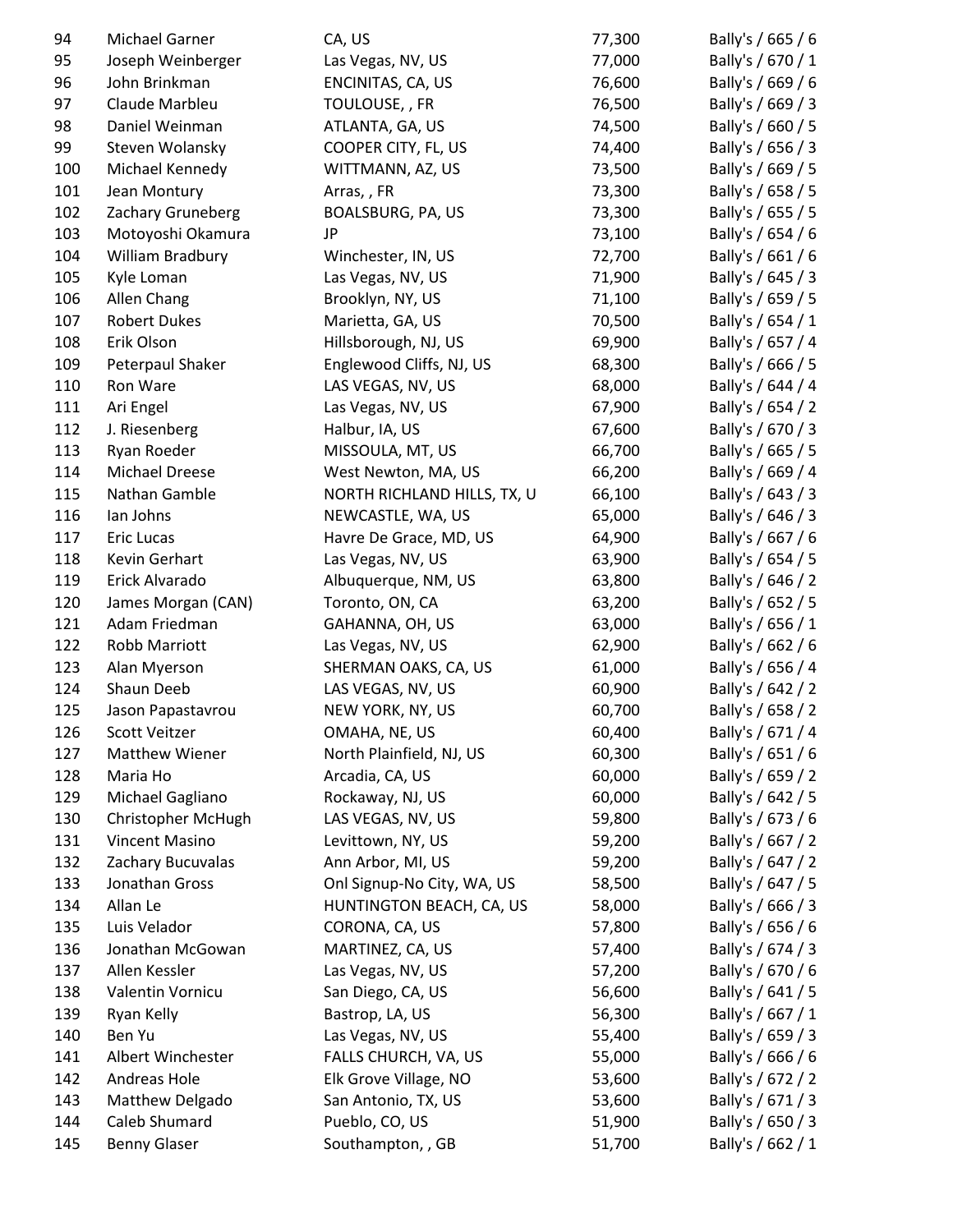| 146 | Yosh Nakano               | DOWNEY, CA, US             | 51,000 | Bally's / 655 / 2 |
|-----|---------------------------|----------------------------|--------|-------------------|
| 147 | James Tilton              | Los Angeles, CA, US        | 50,900 | Bally's / 651 / 2 |
| 148 | Alex Martelboiteux        | Ottawa, , CA               | 50,300 | Bally's / 651 / 1 |
| 149 | Vincent Melendez          | Anaheim, CA, US            | 48,900 | Bally's / 667 / 3 |
| 150 | Joon Park                 | San Diego, CA, US          | 48,300 | Bally's / 664 / 2 |
| 151 | Onur Unsal                | Cyprus, , CY               | 47,300 | Bally's / 656 / 2 |
| 152 | Christopher Cooper        | Kenmore, WA, US            | 46,900 | Bally's / 645 / 2 |
| 153 | Eric Buchman              | HEWLETT, NY, US            | 46,600 | Bally's / 650 / 6 |
| 154 | Satoshi Tanaka            | Columbus, OH, US           | 46,400 | Bally's / 658 / 4 |
| 155 | Antonio Lievano           | Los Angeles, CA, US        | 45,000 | Bally's / 661 / 3 |
| 156 | Philip Sternheimer        | San Francisco, CA, US      | 44,400 | Bally's / 674 / 2 |
| 157 | <b>Scott Seiver</b>       | LAS VEGAS, NV, US          | 42,600 | Bally's / 653 / 5 |
| 158 | Frederik Brink            | Copenhagen, DK             | 42,300 | Bally's / 665 / 1 |
| 159 | Glenn Uchibori            | HONOLULU, HI, US           | 41,500 | Bally's / 659 / 1 |
| 160 | Leonard August            | NORTH BERGEN, NJ, US       | 39,800 | Bally's / 650 / 4 |
| 161 | Idris Gencoglu            | Vancouver, BC, CA          | 38,600 | Bally's / 653 / 1 |
| 162 | <b>Shane Giese</b>        | SCOTTSDALE, AZ, US         | 38,200 | Bally's / 664 / 5 |
| 163 | Vasu Amarapu              | Dorchester, MA, US         | 37,800 | Bally's / 657 / 6 |
| 164 | Josh Schermerhorn         | Fort Ann, NY, US           | 37,500 | Bally's / 668 / 5 |
| 165 | Nicolas Milgrom           | Woodland Hills, CA, US     | 37,400 | Bally's / 646 / 6 |
| 166 | Jon Shoreman              | LONDON, , GB               | 37,100 | Bally's / 644 / 5 |
| 167 | Maxx Coleman              | WICHITA, KS, US            | 36,400 | Bally's / 658 / 6 |
| 168 | Gabriel Jansen Falcao Bal | New Britain, CT, US        | 35,300 | Bally's / 649 / 2 |
| 169 | Frank Menendez            | Tampa, FL, US              | 35,300 | Bally's / 673 / 5 |
| 170 | Jason Brown               | Missoula, MT, US           | 35,000 | Bally's / 651 / 4 |
| 171 | Walter Treccarichi        | Catania, , IT              | 34,800 | Bally's / 672 / 4 |
| 172 | George Linkenback         | Atlanta, GA, US            | 34,400 | Bally's / 644 / 6 |
| 173 | James Whittet             | LAS VEGAS, NV, US          | 34,300 | Bally's / 668 / 4 |
| 174 | Daniel Lopez              | Lakewood, CO, US           | 33,600 | Bally's / 647 / 4 |
| 175 | Jeff Lisandro             | Sydney, , AU               | 31,700 | Bally's / 643 / 5 |
| 176 | Dan Gannon                | Las Vegas, NV, US          | 30,500 | Bally's / 642 / 4 |
| 177 | Kelvin Kerber             | <b>BR</b>                  | 30,000 | Bally's / 671 / 6 |
| 178 | Hale Hawbecker            | Montclair, VA, US          | 29,700 | Bally's / 664 / 3 |
| 179 | Jayson Galindo            | Onl Signup-No City, WA, US | 29,700 | Bally's / 672 / 6 |
| 180 | Mike Watson               | TORONTO, ON, CA            | 29,200 | Bally's / 663 / 2 |
| 181 | Christian Harder          | Annapolis, MY, US          | 28,400 | Bally's / 646 / 1 |
| 182 | David March               | Ramsey, NJ, US             | 27,900 | Bally's / 661 / 2 |
| 183 | Kevin Calenzo             | NEW HARTFORD, NY, US       | 26,700 | Bally's / 658 / 1 |
|     |                           | Washington, DC, US         | 24,800 |                   |
| 184 | Z Stein                   |                            |        | Bally's / 653 / 2 |
| 185 | Julian Aguirre            | Seattle, WA, US            | 24,300 | Bally's / 671 / 1 |
| 186 | Mike Justice              | FL, US                     | 22,900 | Bally's / 662 / 5 |
| 187 | Charles Norman            | Onl Signup-No City, , GB   | 22,400 | Bally's / 644 / 2 |
| 188 | <b>Brian Saltus</b>       | SCOTTSDALE, AZ, US         | 21,500 | Bally's / 645 / 4 |
| 189 | David Lu                  | New York, NY, US           | 20,000 | Bally's / 653 / 4 |
| 190 | Andrew Barber             | Santa Cruz, CA, US         | 19,300 | Bally's / 648 / 4 |
| 191 | Tristan Ziemann           | New Brighton, MN, US       | 14,900 | Bally's / 674 / 1 |
| 192 | DID NOT REPORT 1          |                            | 14,800 | Bally's / 665 / 4 |
| 193 | Nicolas Barthe            | Nice, , FR                 | 14,700 | Bally's / 670 / 4 |
| 194 | Tero Kilkanen             | Helsinki, , FI             | 14,400 | Bally's / 645 / 5 |
| 195 | Ashish Gupta              | Melbourne, , AU            | 14,200 | Bally's / 643 / 1 |
| 196 | <b>Thomas Rawles</b>      | PORTSMOUTH, VA, US         | 13,900 | Bally's / 671 / 2 |
| 197 | <b>Filippos Stavrakis</b> | FOREST HILL, MD, US        | 13,000 | Bally's / 659 / 4 |